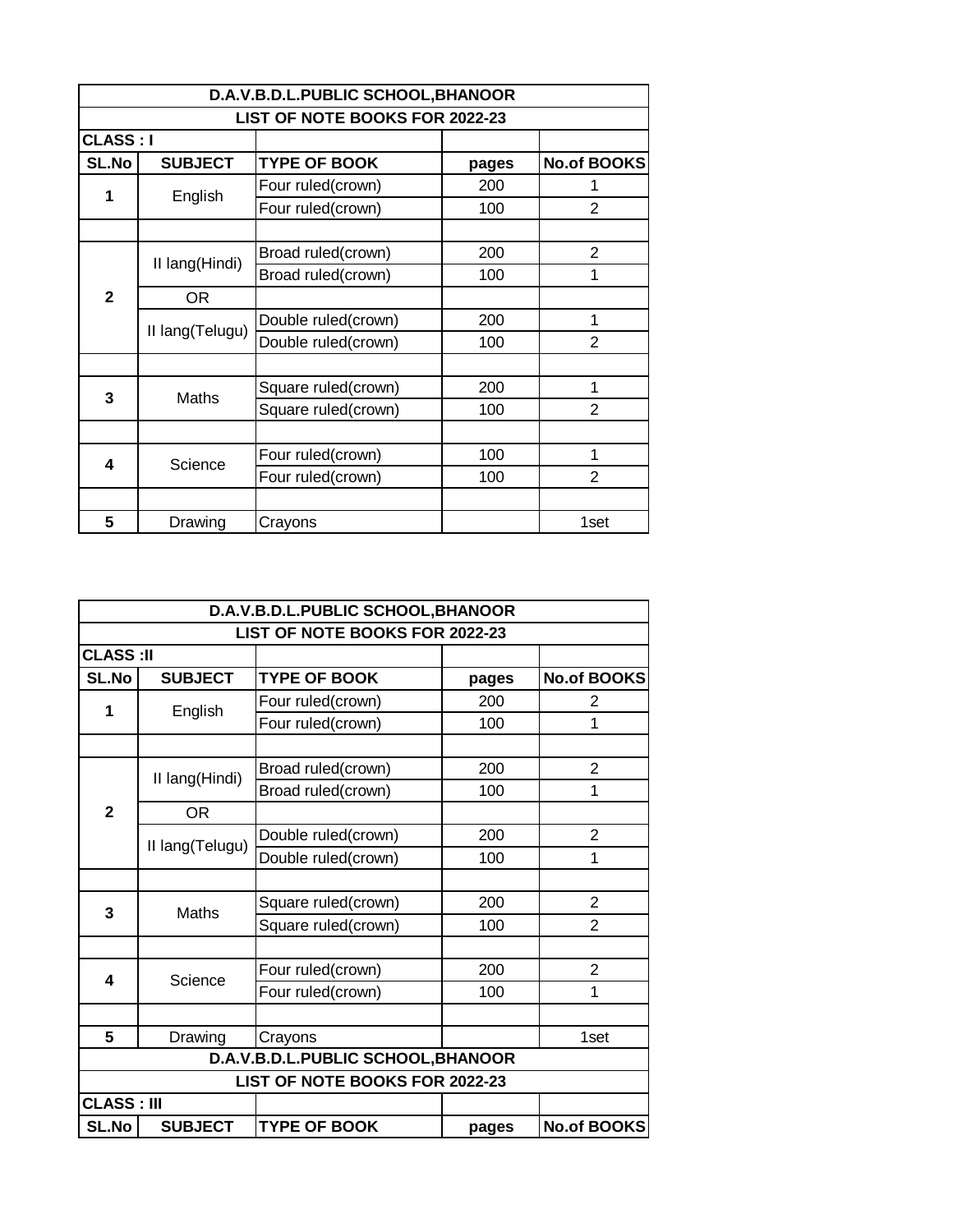| 1            | English        | Single ruled(crown) | 200 | $\overline{2}$ |
|--------------|----------------|---------------------|-----|----------------|
|              |                | Single ruled(crown) | 100 | $\overline{2}$ |
|              |                |                     |     |                |
|              | II Lan(Hindi)  | Broad ruled(crown)  | 200 | $\overline{2}$ |
|              |                | Broad ruled(crown)  | 100 | $\overline{2}$ |
| $\mathbf{2}$ | 0R             |                     |     |                |
|              | II Lan(Telugu) | Double ruled(crown) | 200 | $\overline{2}$ |
|              |                | Double ruled(crown) | 100 | $\overline{2}$ |
|              |                |                     |     |                |
| 3            | Maths          | White(crown)        | 200 | $\overline{2}$ |
|              |                | White(crown)        | 100 | $\overline{2}$ |
|              |                |                     |     |                |
| 4            | Science        | Single ruled(crown  | 200 | $\overline{2}$ |
|              |                | Single ruled(crown  | 100 | $\overline{2}$ |
|              |                |                     |     |                |
|              |                | Single ruled(crown  | 200 | $\overline{2}$ |
| 5            | Social         | Single ruled(crown  | 100 | $\overline{2}$ |
|              |                | Single ruled(Long   | 100 | 1              |
|              |                |                     |     |                |
| 6            | Drawing        | Crayons             |     | 1set           |

|                         | D.A.V.B.D.L.PUBLIC SCHOOL, BHANOOR<br>LIST OF NOTE BOOKS FOR 2022-23 |                     |       |                    |  |
|-------------------------|----------------------------------------------------------------------|---------------------|-------|--------------------|--|
|                         |                                                                      |                     |       |                    |  |
| <b>CLASS: IV</b>        |                                                                      |                     |       |                    |  |
| <b>SL.No</b>            | <b>SUBJECT</b>                                                       | <b>TYPE OF BOOK</b> | pages | <b>No.of BOOKS</b> |  |
| 1                       | English                                                              | Single ruled(crown) | 200   | 2                  |  |
|                         |                                                                      | Single ruled(crown) | 100   | $\overline{2}$     |  |
|                         |                                                                      |                     |       |                    |  |
|                         | II Lan(Hindi)                                                        | Single ruled(crown) | 200   | $\overline{2}$     |  |
| $\overline{\mathbf{2}}$ |                                                                      | Single ruled(crown) | 100   | $\overline{2}$     |  |
|                         | II Lan(Telugu)                                                       | Double ruled(crown) | 200   | $\overline{2}$     |  |
|                         |                                                                      | Double ruled(crown) | 100   | $\overline{2}$     |  |
|                         |                                                                      |                     |       |                    |  |
|                         | III Lan(Hindi)                                                       | Broade ruled(crown) | 200   | $\overline{2}$     |  |
| 3                       |                                                                      | Broade ruled(crown) | 100   | 1                  |  |
|                         | III Lang(Telugu)                                                     | Double ruled(crown) | 200   | $\overline{2}$     |  |
|                         |                                                                      | Double ruled(crown) | 100   | $\overline{2}$     |  |
|                         |                                                                      |                     |       |                    |  |
| 4                       | Maths                                                                | White book(crown)   | 200   | $\overline{2}$     |  |
|                         |                                                                      | White book(crown)   | 100   | $\overline{2}$     |  |
|                         |                                                                      |                     |       |                    |  |
| 5                       | Science                                                              | Single ruled(crown) | 200   | $\overline{2}$     |  |
|                         |                                                                      | Single ruled(crown) | 100   | $\overline{2}$     |  |
|                         |                                                                      |                     |       |                    |  |
|                         |                                                                      | Single ruled(crown) | 200   | $\overline{2}$     |  |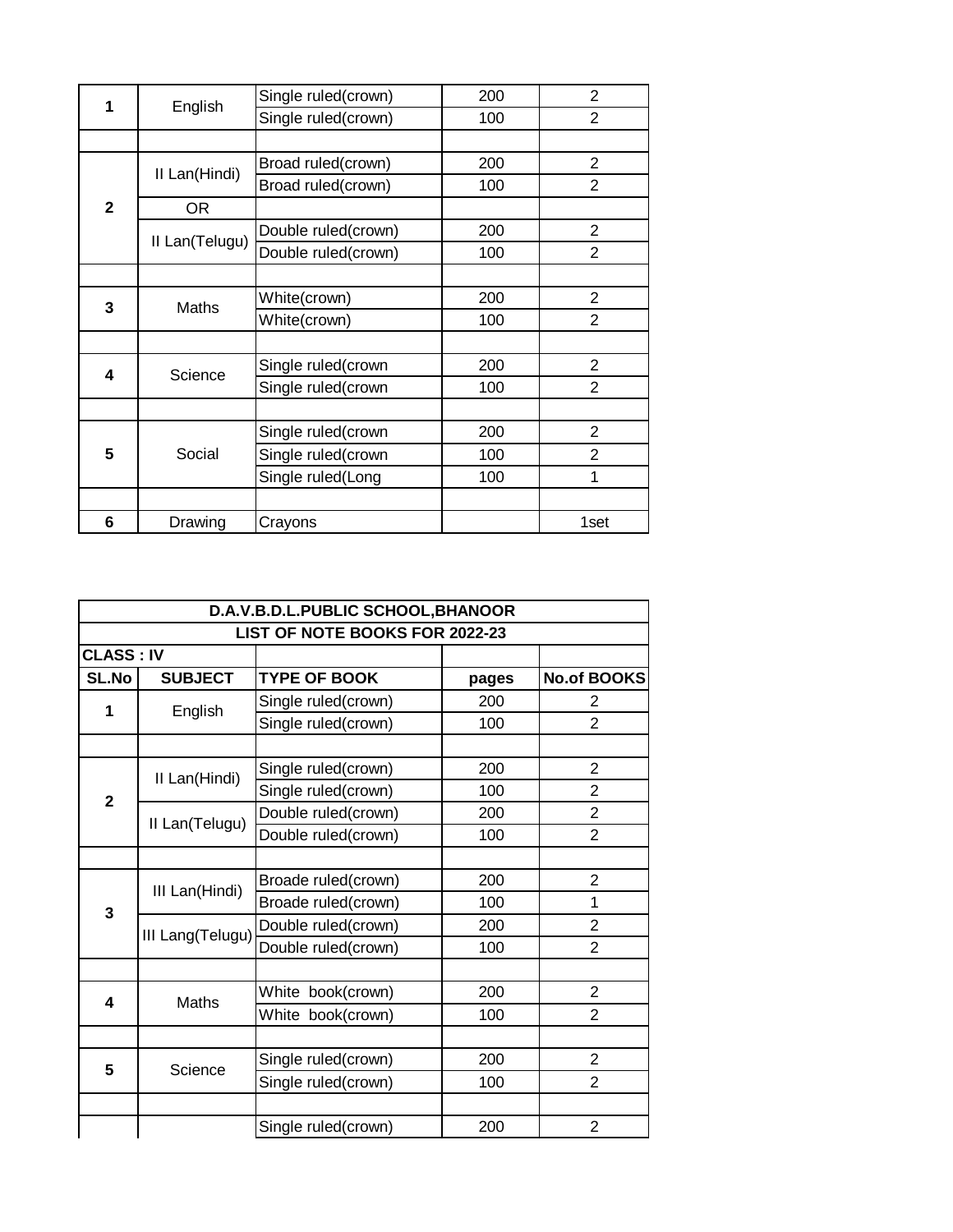| Social  | Single ruled(crown) | 100 |      |
|---------|---------------------|-----|------|
|         | Single ruled(Long)  | 100 |      |
|         |                     |     |      |
| Drawing | Crayons             |     | 1set |

|                  |                 | D.A.V.B.D.L.PUBLIC SCHOOL, BHANOOR |       |                    |
|------------------|-----------------|------------------------------------|-------|--------------------|
|                  |                 | LIST OF NOTE BOOKS FOR 2022-23     |       |                    |
| <b>CLASS: V</b>  |                 |                                    |       |                    |
| SL.No            | <b>SUBJECT</b>  | <b>TYPE OF BOOK</b>                | pages | <b>No.of BOOKS</b> |
|                  |                 | Single ruled(crown)                | 200   | 2                  |
| 1                | English         | Single ruled(crown)                | 100   | 2                  |
|                  |                 |                                    |       |                    |
|                  |                 | Single ruled(crown)                | 200   | 2                  |
| $\mathbf{2}$     | II Lan(Hindi)   | Single ruled(crown)                | 100   | 2                  |
|                  |                 |                                    |       |                    |
|                  |                 | Double ruled(crown)                | 200   | $\overline{2}$     |
| 3                | III lan(Telugu) | Double ruled(crown)                | 100   | 2                  |
|                  |                 |                                    |       |                    |
|                  |                 | White book(Crown)                  | 200   | 2                  |
| 4                | Maths           | White book(Crown)                  | 100   | $\overline{2}$     |
|                  |                 |                                    |       |                    |
|                  |                 | Single ruled(crown)                | 200   | 2                  |
| 5                | Science         | Single ruled(crown)                | 100   | $\overline{2}$     |
|                  |                 |                                    |       |                    |
|                  | Social          | Single ruled(crown)                | 200   | 2                  |
| 6                |                 | Single ruled(crown)                | 100   | 2                  |
|                  |                 | Single ruled(Long)                 | 100   | 1                  |
|                  |                 |                                    |       |                    |
| $\overline{7}$   | Drawing         | Oil Pastels                        |       | 1set               |
|                  |                 | D.A.V.B.D.L.PUBLIC SCHOOL, BHANOOR |       |                    |
|                  |                 | LIST OF NOTE BOOKS FOR 2022-23     |       |                    |
| <b>CLASS: VI</b> |                 |                                    |       |                    |
| <b>SL.No</b>     | <b>SUBJECT</b>  | <b>TYPE OF BOOK</b>                | pages | <b>No.of BOOKS</b> |
|                  |                 | Single ruled(crown)                | 200   | 2                  |
| 1                | English         | Single ruled(crown)                | 100   | $\mathbf 2$        |
|                  |                 |                                    |       |                    |
|                  |                 | Single ruled(crown)                | 200   | 2                  |
|                  | II Lan(Hindi)   | Single ruled(crown)                | 100   | 2                  |
| $\mathbf 2$      |                 | Single ruled(crown)                | 200   | $\overline{2}$     |
|                  | II Lan(Telugu)  | Single ruled(crown)                | 100   | $\overline{2}$     |
|                  |                 |                                    |       |                    |
|                  |                 | Single ruled(crown)                | 200   | $\overline{c}$     |
|                  | III Lan(Hindi)  | Single ruled(crown)                | 100   | 1                  |
| 3                |                 | Single ruled(crown)                | 200   | $\overline{2}$     |
|                  | III Lan(Telugu) | Single ruled(crown)                | 100   | $\overline{c}$     |
|                  |                 |                                    |       |                    |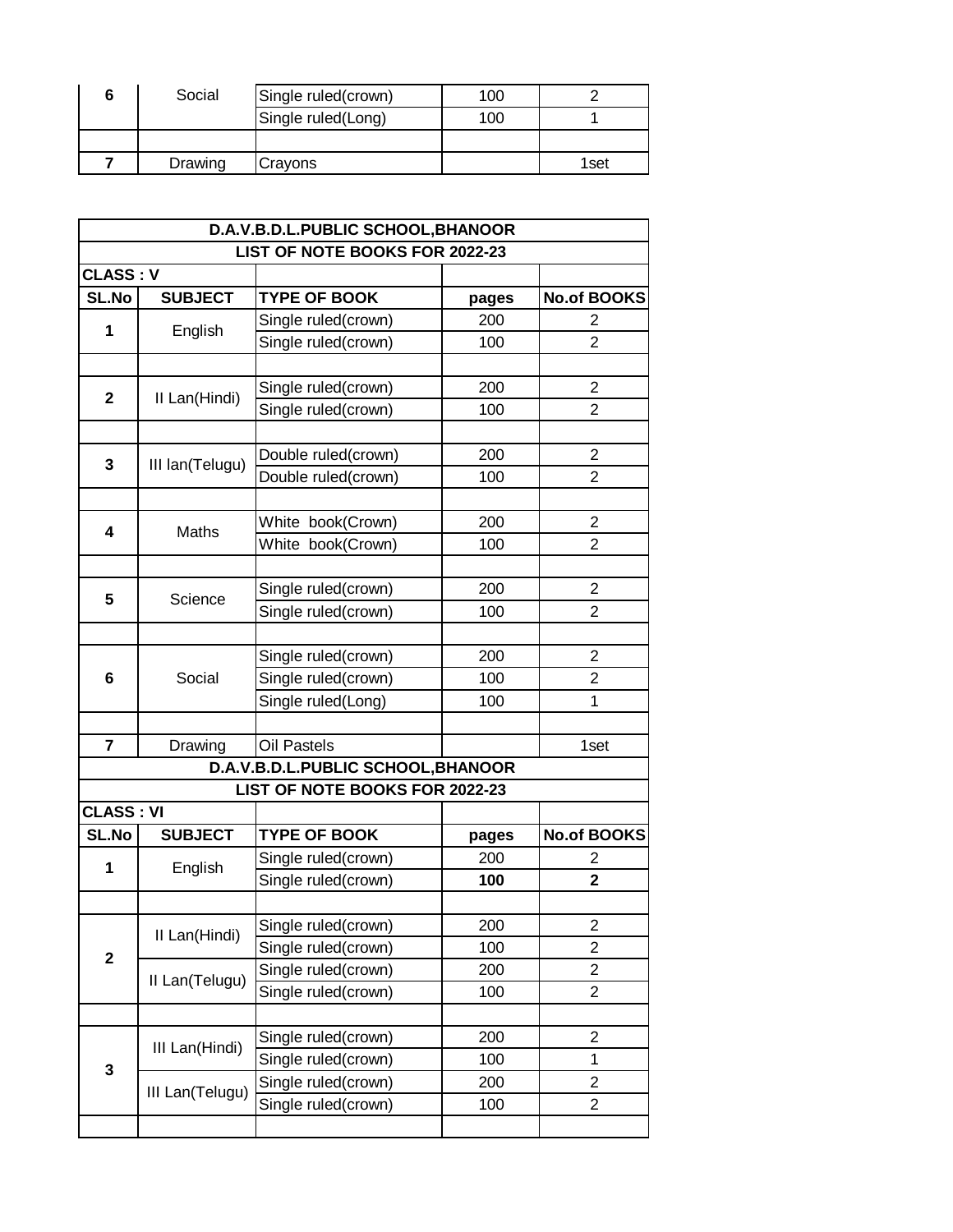|   |         | White book(A4 size)  | 200 | 2              |
|---|---------|----------------------|-----|----------------|
| 4 | Maths   | White book(A4 size)  | 100 | $\overline{2}$ |
|   |         | Graph book (A4 size) | 40  | 1              |
|   |         |                      |     |                |
|   |         | Single ruled(crown)  | 200 | 2              |
| 5 | Science | Single ruled(crown)  | 100 |                |
|   |         | White book(A4 size)  | 100 |                |
|   |         |                      |     |                |
|   |         | Single ruled(crown)  | 200 | $\overline{2}$ |
|   | Social  | Single ruled(crown)  | 100 | $\overline{2}$ |
| 6 |         | Single ruled(Long)   | 200 | 1              |
|   | Map     | India Political(IMS) | 15  |                |
|   |         | World Political(IMS) | 15  |                |
|   |         |                      |     |                |
|   | Drawing | <b>Oil Pastels</b>   |     | 1set           |

|                                | D.A.V.B.D.L.PUBLIC SCHOOL, BHANOOR |                                    |       |                         |  |
|--------------------------------|------------------------------------|------------------------------------|-------|-------------------------|--|
| LIST OF NOTE BOOKS FOR 2022-23 |                                    |                                    |       |                         |  |
| <b>CLASS: VII</b>              |                                    |                                    |       |                         |  |
| SL.NO.                         | <b>SUBJECT</b>                     | <b>TYPE OF BOOK</b>                | pages | <b>No.of BOOKS</b>      |  |
| 1                              | English                            | Single ruled(crown)                | 200   | 2                       |  |
|                                |                                    | Single ruled(crown)                | 100   | $\overline{2}$          |  |
|                                |                                    |                                    |       |                         |  |
| $\mathbf{2}$                   | II Lan(Hindi)                      | Single ruled(crown)                | 200   | $\overline{\mathbf{c}}$ |  |
|                                |                                    | Single ruled (crown)               | 100   | $\overline{2}$          |  |
|                                |                                    |                                    |       |                         |  |
| 3                              | III Lan(Telugu)                    | Single ruled(crown)                | 200   | $\overline{2}$          |  |
|                                |                                    | Single ruled(crown)                | 100   | $\overline{2}$          |  |
|                                |                                    |                                    |       |                         |  |
|                                | Maths                              | White book(A4 size)                | 200   | $\overline{2}$          |  |
| 4                              |                                    | White book(A4 size)                | 100   | $\overline{2}$          |  |
|                                |                                    | Graph book (A4 size)               | 40    | 1                       |  |
|                                |                                    |                                    |       |                         |  |
|                                | Science                            | Single ruled(crown)                | 200   | $\overline{2}$          |  |
| 5                              |                                    | Single ruled(crown)                | 100   | $\overline{2}$          |  |
|                                |                                    | White book(A4 size)                | 100   | 1                       |  |
|                                |                                    |                                    |       |                         |  |
|                                |                                    | Single ruled(crown)                | 200   | $\overline{2}$          |  |
|                                | Social                             | Single ruled(crown)                | 100   | $\overline{2}$          |  |
| 6                              |                                    | Single ruled(Long)                 | 200   | 1                       |  |
|                                | Map                                | India Political(IMS)               | 15    |                         |  |
|                                |                                    | <b>World Political(IMS)</b>        | 15    | ۰                       |  |
|                                |                                    |                                    |       |                         |  |
| 7                              | Drawing                            | <b>Oil Pastels</b>                 |       | 1set                    |  |
|                                |                                    |                                    |       |                         |  |
|                                |                                    | D.A.V.B.D.L.PUBLIC SCHOOL, BHANOOR |       |                         |  |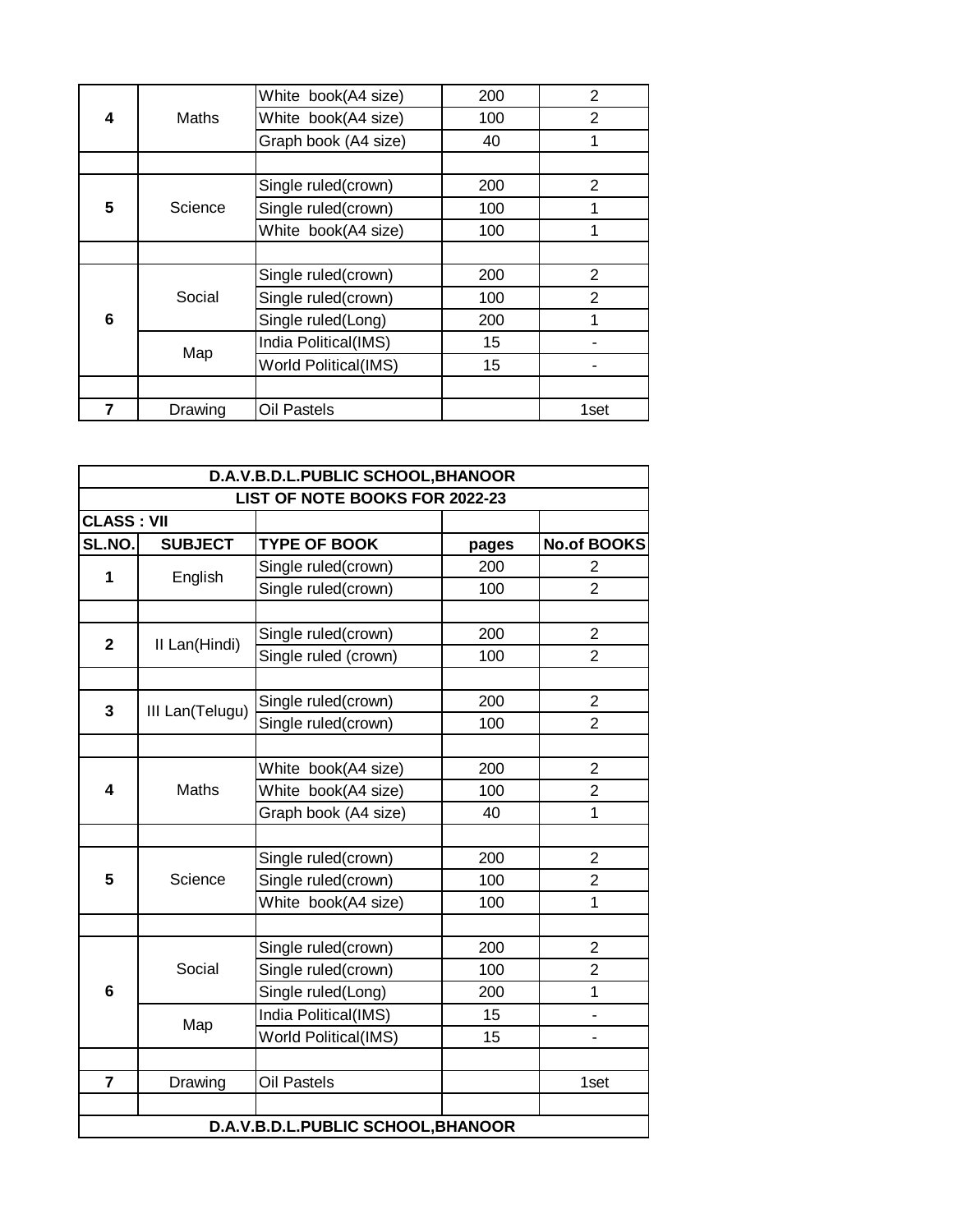|                     | LIST OF NOTE BOOKS FOR 2022-23 |                             |       |                    |  |
|---------------------|--------------------------------|-----------------------------|-------|--------------------|--|
| <b>CLASS : VIII</b> |                                |                             |       |                    |  |
| SL.NO.              | <b>SUBJECT</b>                 | <b>TYPE OF BOOK</b>         | pages | <b>No.of BOOKS</b> |  |
| 1<br>English        |                                | Single ruled(crown)         | 200   | $\overline{2}$     |  |
|                     |                                | Single ruled(crown)         | 100   | $\mathbf{1}$       |  |
|                     |                                |                             |       |                    |  |
|                     | II Lan(Hindi)                  | Single ruled(crown)         | 200   | $\overline{2}$     |  |
| $\mathbf 2$         |                                | Single ruled (crown)        | 100   | $\overline{2}$     |  |
|                     | II Lan(Telugu)                 | Single ruled(crown)         | 200   | $\overline{2}$     |  |
|                     |                                | Single ruled(crown)         | 100   | $\overline{2}$     |  |
|                     |                                |                             |       |                    |  |
|                     | III Lan(Hindi)                 | Single ruled(crown)         | 200   | $\overline{2}$     |  |
|                     |                                | Single ruled(crown)         | 100   | 1                  |  |
| 3                   | III Lan(Telugu)                | Single ruled(crown)         | 200   | $\overline{2}$     |  |
|                     |                                | Single ruled(crown)         | 100   | $\overline{c}$     |  |
|                     |                                | Single ruled(crown)         | 200   | $\overline{c}$     |  |
|                     | III Lan(San)                   | Single ruled(crown)         | 100   | $\overline{2}$     |  |
|                     |                                |                             |       |                    |  |
|                     | Maths                          | White book(A4 size)         | 200   | $\overline{2}$     |  |
| 4                   |                                | White book(A4 size)         | 100   | $\overline{c}$     |  |
|                     |                                | Graph book (A4 size)        | 40    | $\mathbf 1$        |  |
|                     |                                |                             |       |                    |  |
|                     |                                | Single ruled(crown)         | 200   | 4                  |  |
| 5                   | Science                        | Single ruled(crown)         | 100   | 1                  |  |
|                     |                                | White book(A4 size)         | 100   | $\mathbf{1}$       |  |
|                     |                                |                             |       |                    |  |
|                     |                                | Single ruled(crown)         | 200   | 3                  |  |
|                     | Social                         | Single ruled(crown)         | 100   | $\overline{2}$     |  |
| 6                   |                                | Single ruled(Long)          | 200   | 1                  |  |
|                     |                                | India Political(IMS)        | 15    |                    |  |
|                     | Map                            | <b>World Political(IMS)</b> | 15    |                    |  |
| $\overline{7}$      | Moral Science                  | Single ruled(crown)         | 200   | 1                  |  |
|                     |                                |                             |       |                    |  |
| 8                   | Drawing                        | Oil Pastels                 |       | 1set               |  |

| D.A.V.B.D.L.PUBLIC SCHOOL, BHANOOR |                                |                     |       |                    |  |  |
|------------------------------------|--------------------------------|---------------------|-------|--------------------|--|--|
|                                    | LIST OF NOTE BOOKS FOR 2022-23 |                     |       |                    |  |  |
|                                    | <b>CLASS: IX</b>               |                     |       |                    |  |  |
| SL.NO.                             | <b>SUBJECT</b>                 | <b>TYPE OF BOOK</b> | pages | <b>No.of BOOKS</b> |  |  |
|                                    | English                        | Single ruled(crown) | 200   | 2                  |  |  |
|                                    |                                | Single ruled(crown) | 100   |                    |  |  |
|                                    |                                |                     |       |                    |  |  |
|                                    |                                | Single ruled(crown) | 200   | 2                  |  |  |
|                                    | II Lan(Hindi)                  | Single ruled(crown) | 100   | $\overline{2}$     |  |  |
| $\mathbf{2}$                       |                                | Single ruled(crown) | 200   | 2                  |  |  |
|                                    | II Lan(Telugu)                 | Single ruled(crown) | 100   | 2                  |  |  |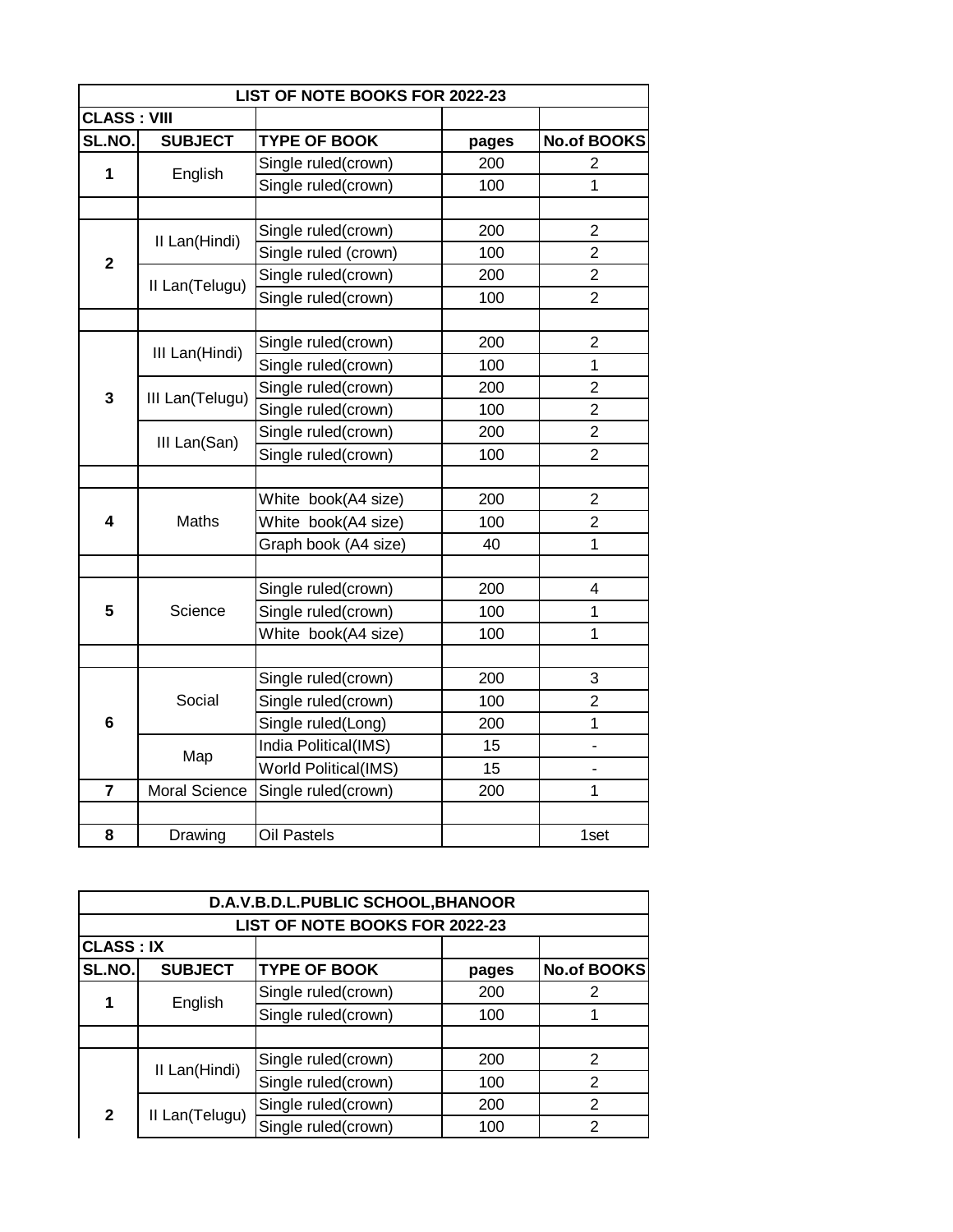|                 |                 | Single ruled(crown)                        | 200        | $\overline{2}$                   |
|-----------------|-----------------|--------------------------------------------|------------|----------------------------------|
|                 | II Lan(Sankrit) | Single ruled(crown)                        | 100        | 2                                |
|                 |                 |                                            |            |                                  |
|                 |                 | White book(A4 size)                        | 200        | $\overline{2}$                   |
| 3               | Maths           | White book(A4 size)                        | 100        | $\overline{2}$                   |
|                 |                 | Graph book (A4 size)                       | 40         | 1                                |
|                 |                 |                                            |            |                                  |
|                 |                 | Single ruled(crown)                        | 200        | 4                                |
| 4               | Science         | Single ruled(crown)                        | 100        | 1                                |
|                 |                 | White book(A4 size)                        | 100        | $\mathbf{1}$                     |
|                 |                 |                                            |            |                                  |
|                 |                 | Single ruled(crown)                        | 200        | 3                                |
|                 | Social(His)     | Single ruled(crown)                        | 100        | $\overline{2}$                   |
|                 | Social(Eco)     | Single ruled(crown)                        | 200        | 1                                |
| 5               |                 | Single ruled(crown)                        | 200        | $\overline{2}$                   |
|                 |                 | Single ruled(crown)                        | 100        | $\overline{2}$                   |
|                 | Social(Geo)     | Single ruled(Long)                         | 200        | $\mathbf 1$                      |
|                 |                 | Maps India Political(IMS)                  | 30         | $\mathbf 1$                      |
| $\overline{7}$  | Drawing         | White book (crown)                         | 40         | 1                                |
|                 |                 |                                            |            |                                  |
| 8               | A.I.            | Single ruled(crown)                        | 200        | 1                                |
|                 |                 |                                            |            |                                  |
|                 |                 |                                            |            |                                  |
|                 |                 | D.A.V.B.D.L.PUBLIC SCHOOL, BHANOOR         |            |                                  |
|                 |                 |                                            |            |                                  |
|                 |                 |                                            |            |                                  |
| <b>CLASS: X</b> |                 | LIST OF NOTE BOOKS FOR 2022-23             |            |                                  |
| SL.NO.          | <b>SUBJECT</b>  |                                            |            | <b>No.of BOOKS</b>               |
|                 |                 | <b>TYPE OF BOOK</b>                        | pages      | 2                                |
| 1               | English         | Single ruled(crown)                        | 200<br>100 | 1                                |
|                 |                 | Single ruled(crown)                        |            |                                  |
|                 |                 |                                            |            | $\overline{2}$                   |
|                 | II Lan(Hindi)   | Single ruled(crown)                        | 200        |                                  |
|                 |                 | Single ruled(crown)                        | 100        | 2<br>$\overline{2}$              |
| $\mathbf 2$     | II Lan(Telugu)  | Single ruled(crown)                        | 200        | $\overline{2}$                   |
|                 |                 | Single ruled(crown)                        | 100        |                                  |
|                 | II Lan(Sankrit) | Single ruled(crown)                        | 200<br>100 | $\overline{2}$<br>$\overline{2}$ |
|                 |                 | Single ruled(crown)                        |            |                                  |
|                 |                 |                                            | 200        | 2                                |
| 3               | Maths           | White book(A4 size)                        |            | $\overline{2}$                   |
|                 |                 | White book(A4 size)                        | 100<br>40  | $\mathbf 1$                      |
|                 |                 | Graph book (A4 size)                       |            |                                  |
|                 |                 |                                            |            |                                  |
| 4               | Science         | Single ruled(crown)                        | 200<br>100 | 3<br>$\overline{2}$              |
|                 |                 | Single ruled(crown)                        |            | 1                                |
|                 |                 | White book(A4 size)                        | 100        | 3                                |
|                 | Social(His)     | Single ruled(crown)                        | 200        | 1                                |
|                 | Social(Eco)     | Single ruled(crown)<br>Single ruled(crown) | 100<br>200 | 1                                |